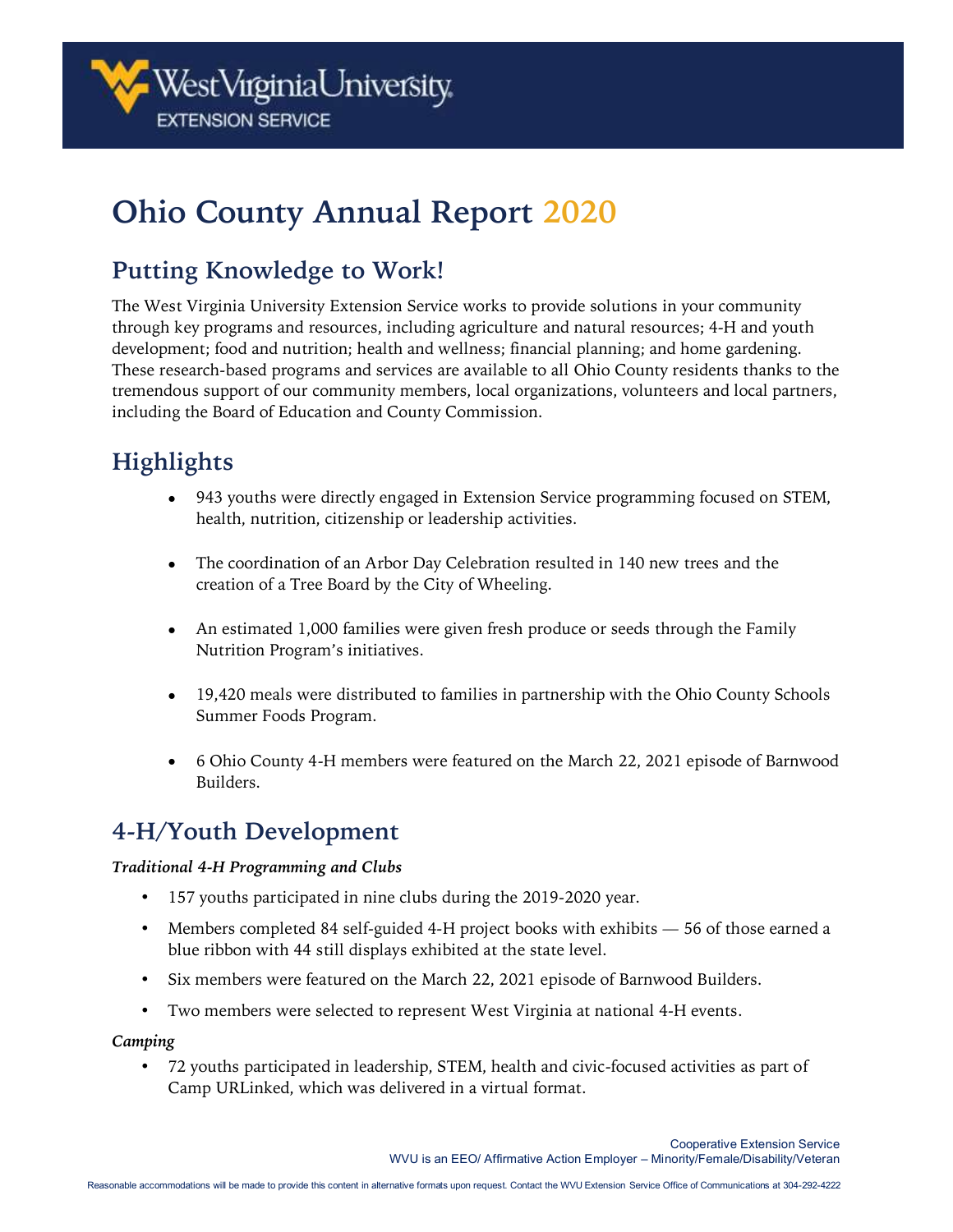### **Ohio County Report 2020**

- Analysis from a statewide survey of virtual camps shows the following:
	- o Campers felt supported and part of a community.
	- o Campers identified that the camp helped them stay positive.
	- o Campers learned how to maintain and build relationships during an era of social distancing.

### *COVID Response*

- 1,942 boxes of food were distributed over 11 weeks of coordinating a summer food site in partnership with Ohio County Schools.
- 75 youths participated a series of four project workshops that were conducted online to assist 4-H'ers in completing projects on leadership, civic and health topics. Additional workshops were coordinated by other county offices, offering 42 other topics.
- More than 1,000 at-home STEM kits were packaged and delivered to youths.
- More than 400 masks were distributed to 4-H members.
- Extension Agents from Hancock, Brooke, Ohio, Marshall, and Wetzel Counties created the Northern Panhandle 4-H Challenge to engage youths in lieu of club meetings. 72 members participated in synchronous and asynchronous activities with over 200 recorded youth engagements.

#### *School Enrichment Programs*

- 442 students at Triadelphia Middle School learned about the dangers of e-cigarettes
	- $\circ$  Students reported a 22% increase in understanding that vapor is not water vapor.
	- o There was an 8% increase in students' beliefs that e-cigarettes are dangerous.

There was a 2% increase in students' likelihood to abstain from e-cigarette use.

### **Agriculture and Natural Resources**

#### *Local Foods*

- Agents counseled 46 local farmers, including three start-up farms.
- Support and guidance was provided for the new Highlands farmers market.
- Online training was provided to market vendors. It covered tips for success and available support.
- An online training was offered for the Farmers Market Nutrition Program, so vendors could continue to accept senior coupons.
- 50 episodes of the Extension Calling podcast was recorded and produced. It aired locally on WWVA and WWOV.

#### *Local People*